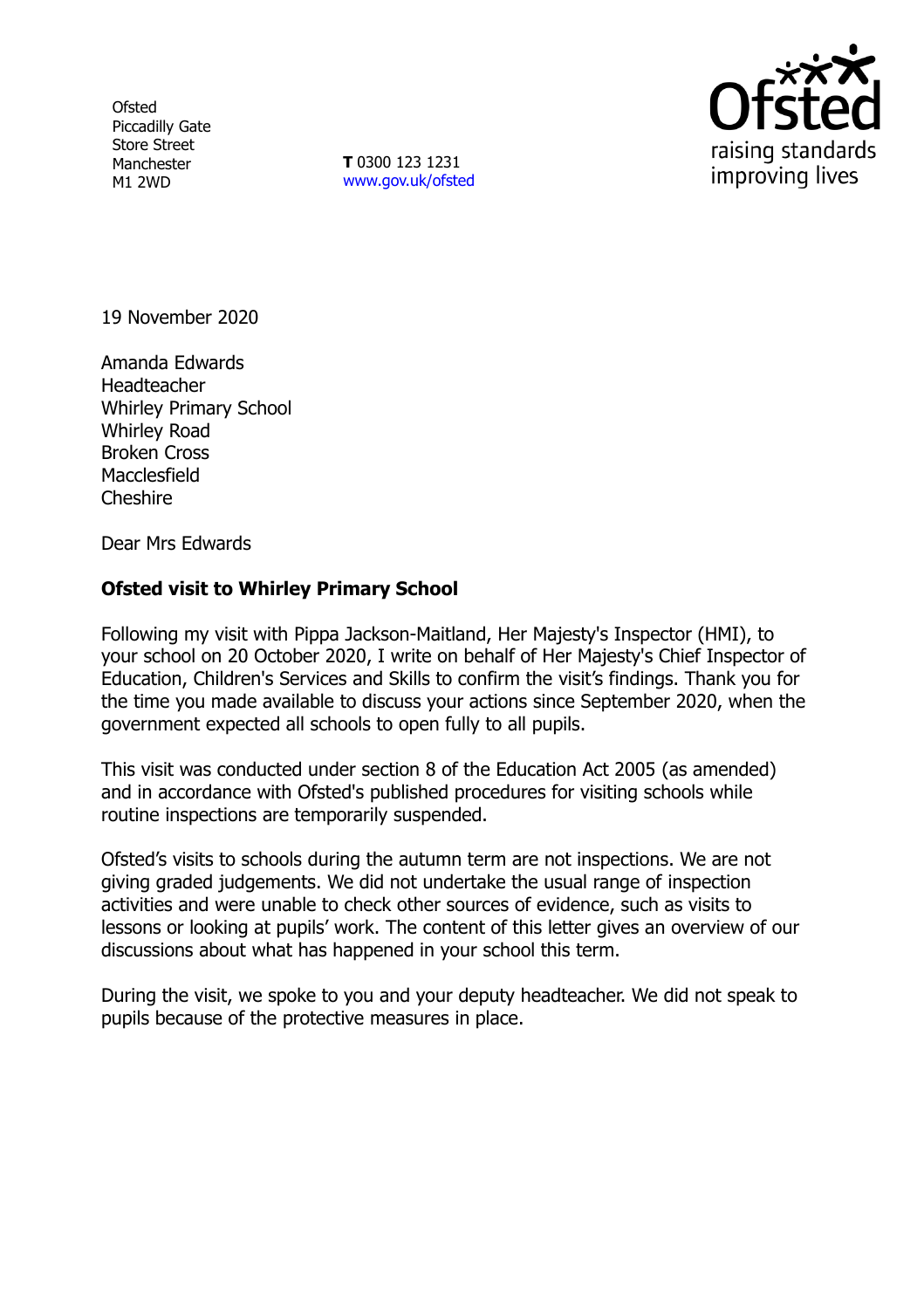

## **Context**

Her Majesty's Chief Inspector of Education, Children's Services and Skills is leading Ofsted's work into how England's education system is managing the return to full education for pupils following an extended break in formal schooling due to the COVID-19 (coronavirus) pandemic.

In undertaking this focused work, HMI are visiting a broad range of schools. HMI will visit a sample of:

- approximately 1,200 schools across all Ofsted grades (outstanding, good, requires improvement and inadequate)
- maintained schools, academies and free schools, special schools and centres of alternative provision, including those in cities, and coastal, town or rural communities.

The information from this visit will feed into Ofsted's national reporting so that the insights can be shared with the government and the education sector. We did not find any significant concerns during the visit. In such a case, an inspection report would be published on our website and available to parents and carers.

We did not consider your response to COVID-19 during the spring and summer terms 2020, when the school was not open to all pupils.

## **From this visit, inspectors noted that:**

- You opened the school to all pupils on 2 September 2020. You shortened the usual length of the transition period for the Reception-age children by one week. Your aim was to settle these children quickly into the school's routines.
- $\blacksquare$  Pupils' attendance is broadly similar to what it normally is at this time of year.
- All pupils are studying the usual range of subjects. You have made some changes to the physical education and music curriculums. For instance, pupils in Year 5 are learning to play string instruments rather than brass instruments. You plan for pupils to return to your usual curriculum by summer term 2021.
- You have checked pupils' knowledge in reading and mathematics. This information is helping you to identify and support those pupils who need to catch up. You have made use of the time gained through changes to the school day to deliver this support.
- In reading, Year 1 and Year 2 pupils are catching up with missed learning in phonics.